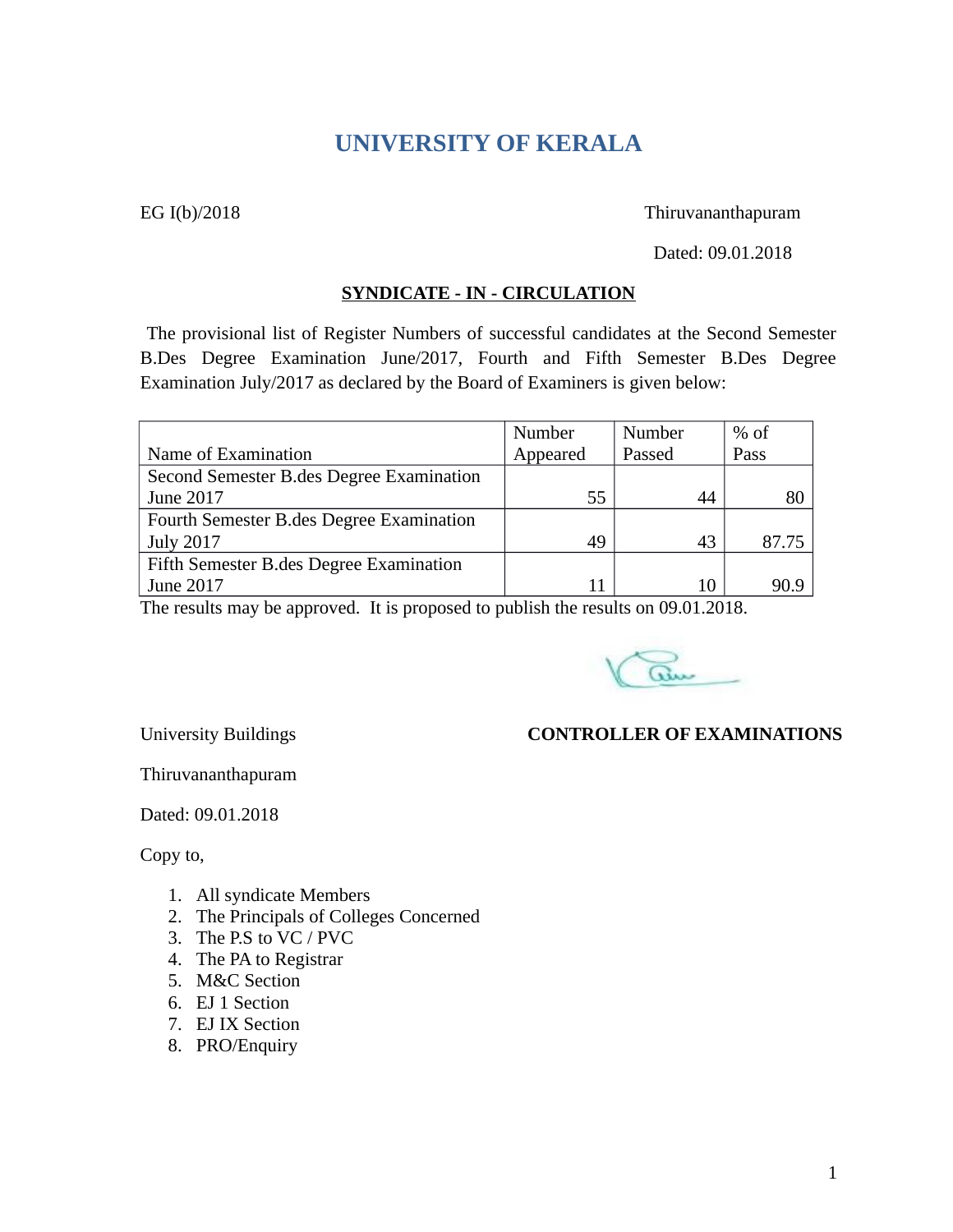**EG1(b)/2018 Not to be published before 09.01.2018**

# **UNIVERSITY OF KERALA**

# **NOTIFICATION**

The following is the provisional list of Register Numbers of successful candidates at Second Semester B.Des Degree Examination held in June/2017,Fourth and Fifth Semester B.Des Degree Examination held in July/2017. The applications for scrutiny and revaluation should reach this office on or before 31/01/2018.

# **CENTRE: INSTITUTE OF FASHION TECHNOLOGY, KERALA, VELLIMON WEST (P.O), KUNDARA,KOLLAM**

## **SECOND SEMESTER B.Des DEGREE EXAMINATION, JUNE 2017**

**Passed Candidates**

| <b>Reg Nos:</b> |       |       |    |       |                   |          | 3003 04 05 06 07 08 09 10 12 |    |
|-----------------|-------|-------|----|-------|-------------------|----------|------------------------------|----|
|                 |       | 13 14 |    |       |                   |          | 16 18 20 21 23 24 25         |    |
|                 |       | 26 27 |    |       |                   |          | 28 29 30 31 32 33 35         |    |
|                 | 36 37 |       |    |       | 38 39 40 41 44 48 |          |                              | 50 |
|                 | 51.   | 52    | 53 | 54 55 |                   | 74 75 77 |                              |    |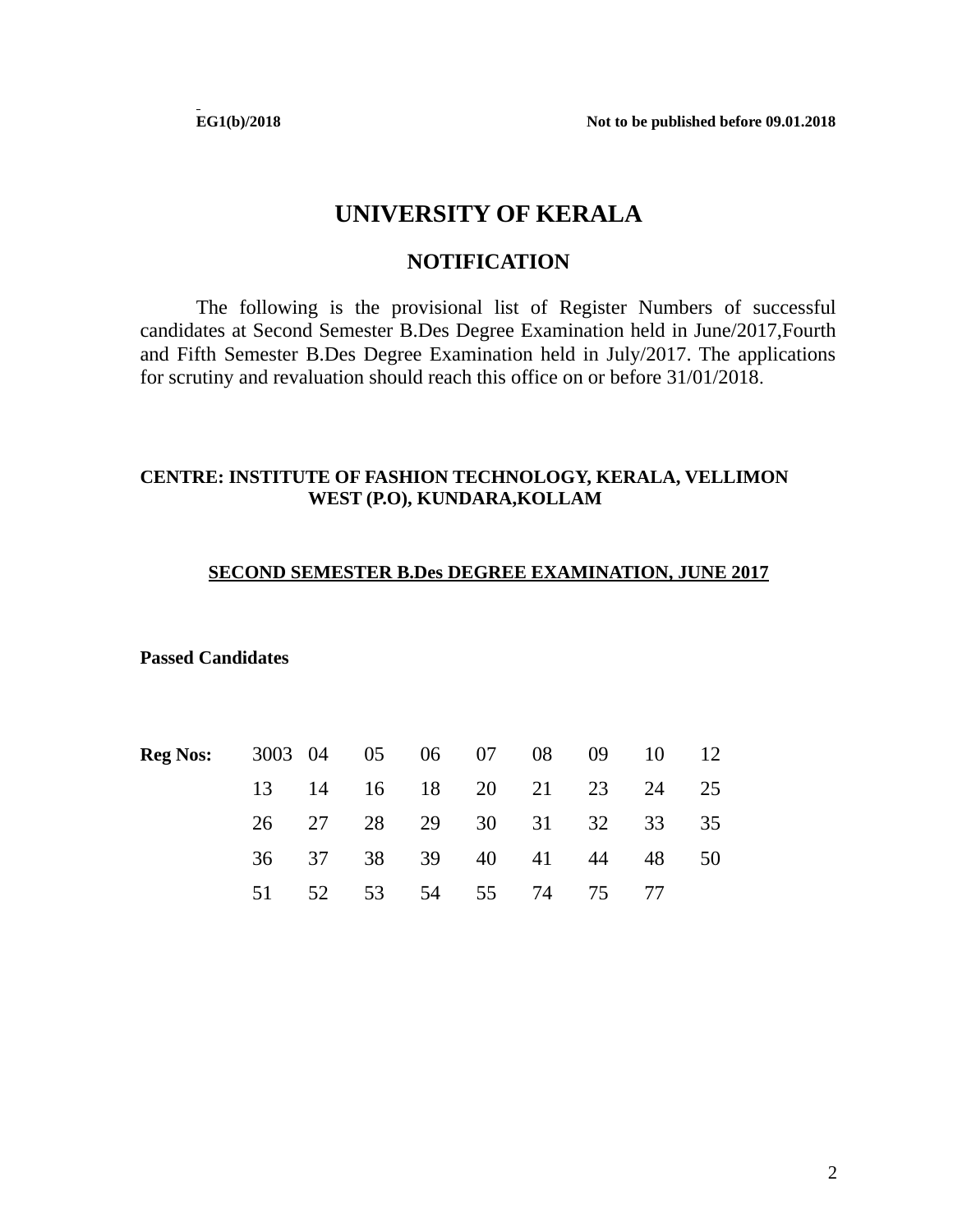# **Passed in subjects only**

| Reg.No | <b>Subjects</b>                                                                                          |  |  |  |  |  |
|--------|----------------------------------------------------------------------------------------------------------|--|--|--|--|--|
| 3002   | P <sub>4</sub> P <sub>6</sub> P <sub>7</sub> P <sub>8</sub>                                              |  |  |  |  |  |
| 3019   | P <sub>2</sub> P <sub>3</sub> P <sub>4</sub> P <sub>5</sub> P <sub>6</sub> P <sub>7</sub> P <sub>8</sub> |  |  |  |  |  |
| 3045   | P5 P6 P7 P8                                                                                              |  |  |  |  |  |
| 3046   | <b>P6 P7 P8</b>                                                                                          |  |  |  |  |  |
| 3049   | P <sub>2</sub> P <sub>4</sub> P <sub>6</sub> P <sub>7</sub> P <sub>8</sub>                               |  |  |  |  |  |
| 3079   | P4                                                                                                       |  |  |  |  |  |
| 3081   | P4                                                                                                       |  |  |  |  |  |

# **Subjects**

- Paper 1-14FD1201 Elements of Design-II
- Paper 2-14FD1202 Visualization & Representation-II
- Paper 3-14FD1203 Geometry-II
- Paper 4-14FD1204 –Principles of Management
- Paper 5-14FD1205 Computer Applications II
- Paper 6-14FD1206 Material Studies-II
- Paper 7-14FD1207 Field Studies-II
- Paper 8-14FD1208 Integrated Term Project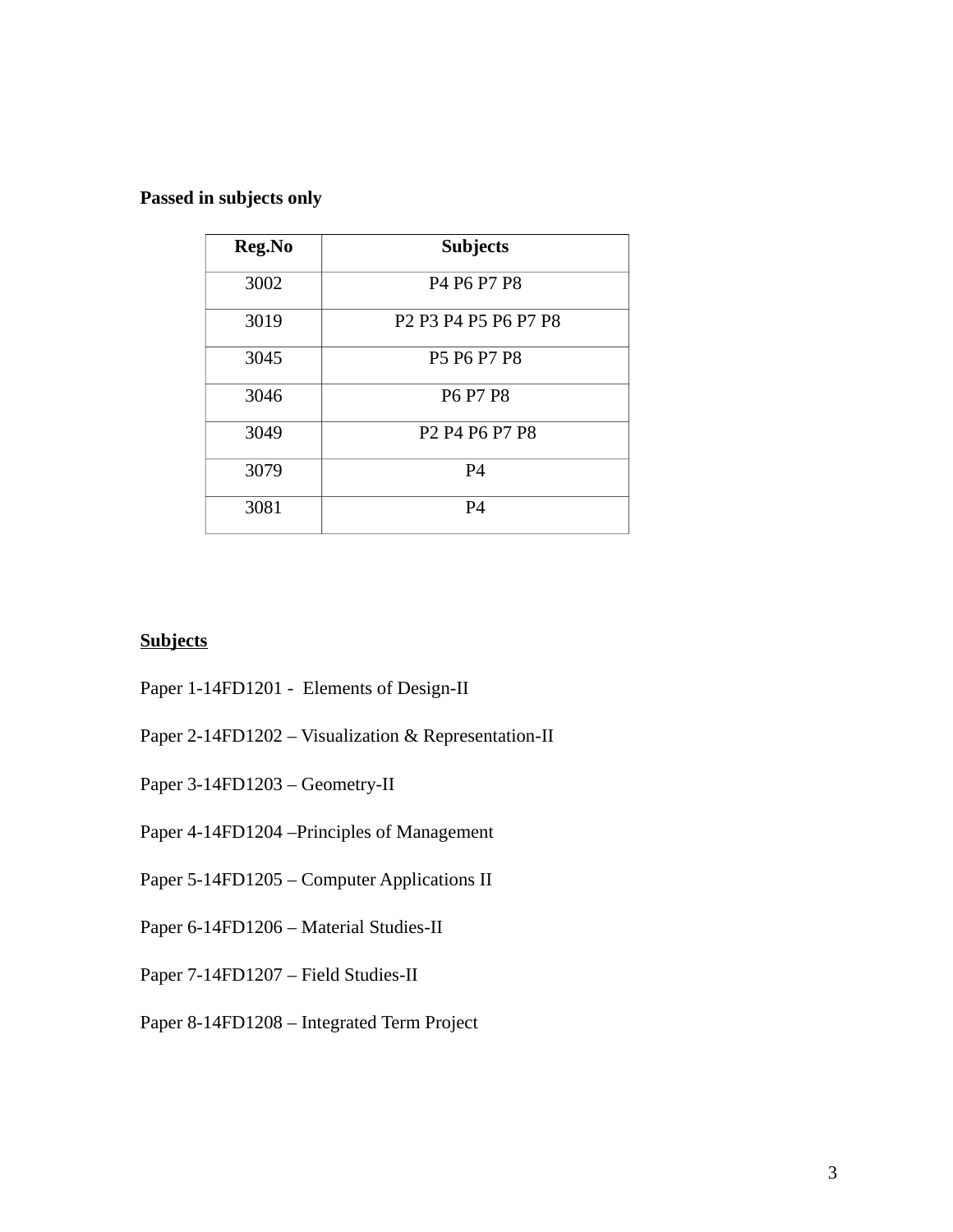# **FOURTH SEMESTER B.Des DEGREE EXAMINATION, JULY 2017**

# **CENTRE: INSTITUTE OF FASHION TECHNOLOGY, KERALA, VELLIMON WEST (P.O), KUNDARA,KOLLAM**

#### **Passed Candidates**

|  |  | <b>Reg Nos:</b> 1152 54 55 57 58 59 |  |       | 60 62 63 |    |    |
|--|--|-------------------------------------|--|-------|----------|----|----|
|  |  | 64 65 66 67 68 69 70 71 73 74 75    |  |       |          |    | 76 |
|  |  | 77 78 79 81 87 88 89 90 91 92       |  |       |          | 93 | 94 |
|  |  | 95 96 97 98 99 1201 02 03           |  | 04 06 |          |    |    |

## **Passed in subjects only**

| Reg.No | <b>Subjects</b>             |  |  |  |  |  |
|--------|-----------------------------|--|--|--|--|--|
| 1161   | P1 P2 P3 P4 P5 P6 P10       |  |  |  |  |  |
| 1172   | P1 P2 P3 P4 P5 P6 P8 P9 P10 |  |  |  |  |  |
| 1182   | P7                          |  |  |  |  |  |
| 1200   | P1 P2 P3 P4 P8 P10          |  |  |  |  |  |
| 1205   | P1 P2 P3 P5 P8 P10          |  |  |  |  |  |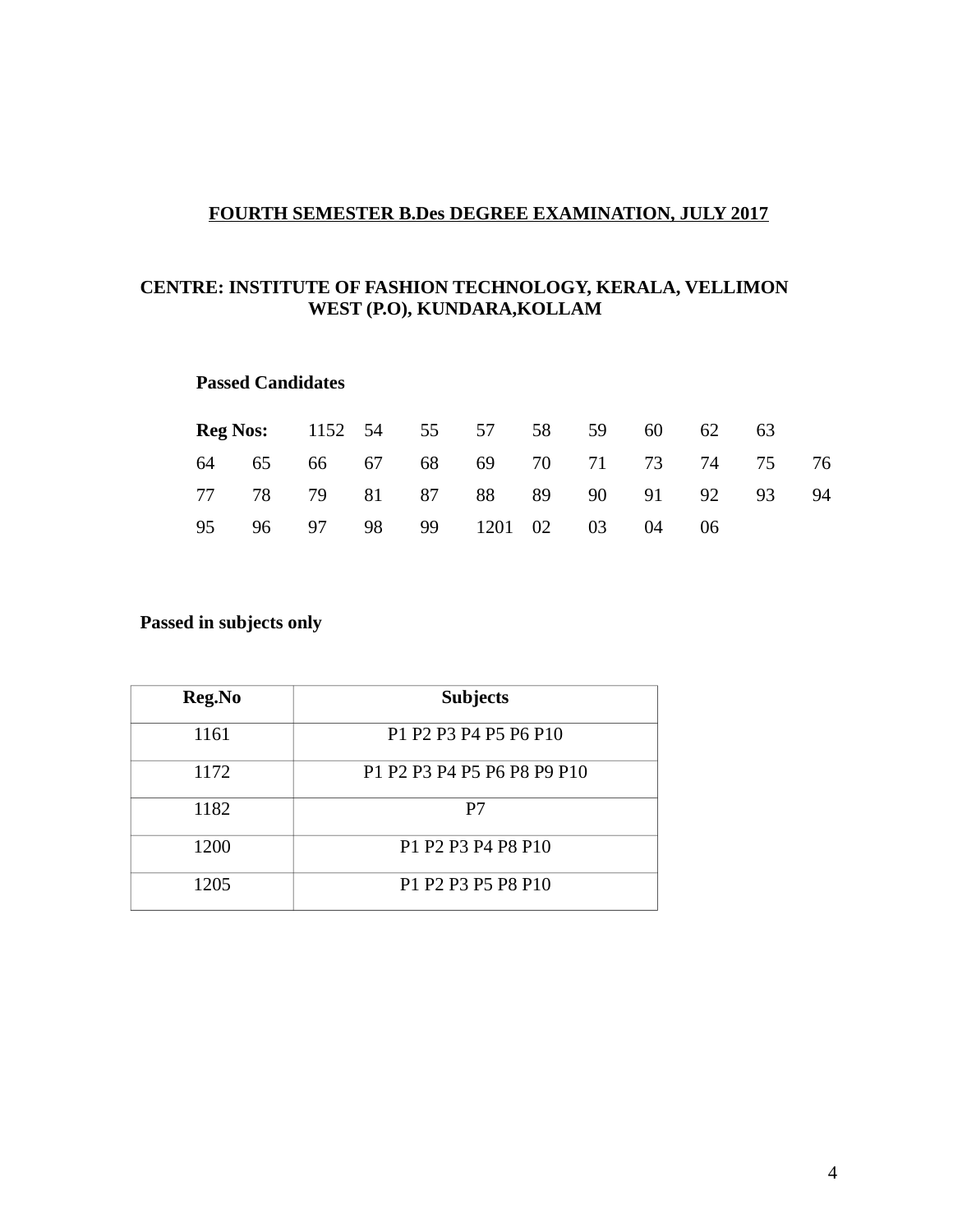# **Subjects**

- Paper 1-14FD2401 Fashion Illustration & Design-II
- Paper 2-14FD2402 Pattern Making-II (Women's Wear)
- Paper 3-14FD2403 Draping-II
- Paper 4-14FD2404 Garment Construction-II (Women's Wear)
- Paper 5-14FD2405 Surface Design Technique-II (Printing and Dyeing)
- Paper 6-14FD2406 Computer Applications-IV
- Paper 7-14FD2407 History of Fashion-II (Indian)
- Paper 8-14FD2408 –Fashion Studies-II
- Paper 9-14FD2409 Fundamentals of Production-I (Fabric Studies)
- Paper 10-14FD2410 Application of Textiles-I